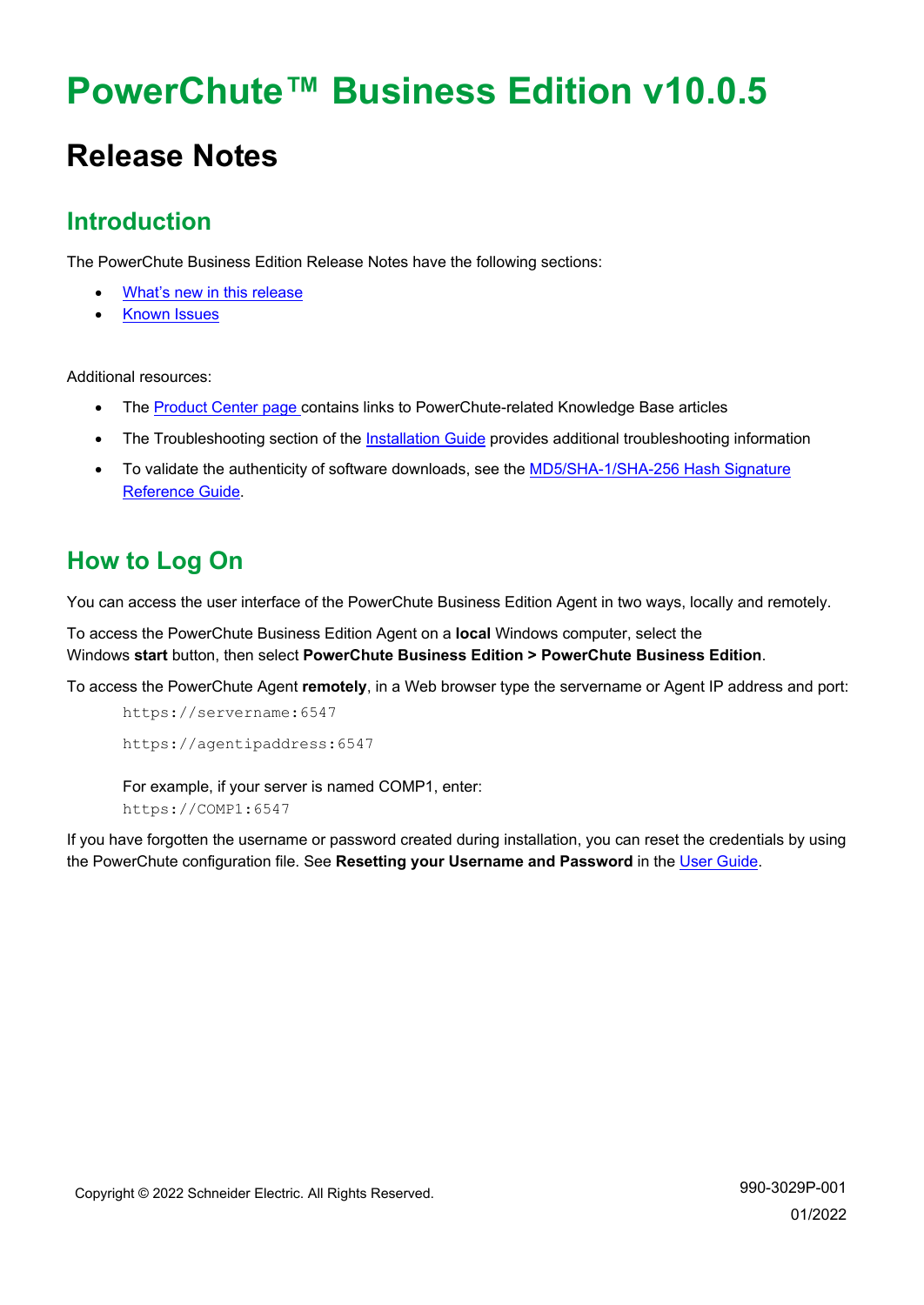# **What's new in this release**

The following features are new to PowerChute Business Edition v10.0.5:

- Support added for Easy UPS devices with the SRV prefix, including SRVLPM1KRIL, SRVLPM2KRIL, and SRVLPM3KRIL.
- Security fixes and library updates, including:
	- o Upgrading the OpenJDK version bundled with PowerChute to OpenJDK 17.0.1.
	- o Upgrading the Log4j version to 2.17.1 to address Log4Shell vulnerabilities.

# <span id="page-1-0"></span>**Known Issues**

# **Problem/Issue:**

Disconnecting the USB communications cable from the UPS stops the PowerChute service.

# **Description/Resolution**

This issue occurs for some UPS devices with the SRV prefix, e.g. SRVLPM1KRIL, SRVLPM2KRIL, and SRVLPM3KRIL. The PowerChute service will automatically restart in ~1 minute. To restablish PowerChute communications, reconnect the cable.

#### **Problem/Issue:**

A "Self Test Failed" event sometimes triggers an "On Battery" event.

#### **Description/Resolution**

This issue occurs for some UPS devices with the SRV prefix, e.g. SRVLPM1KRIL, SRVLPM2KRIL, and SRVLPM3KRIL.

# **Problem/Issue:**

When the UPS device's external battery is disconnected and its runtime falls to 0, the "Battery Discharged" and "Insufficient Runtime Available" events occur and are logged in PowerChute, resulting in a shutdown of the PowerChute machine.

# **Description/Resolution**

This issue occurs for some UPS devices with the SRV prefix that do not have an internal battery, SRVLPM1KRIL, SRVLPM2KRIL, and SRVLPM3KRIL.

#### **Problem/Issue:**

When a self test is initiated via the **Diagnostics** screen, the test progress is not recorded in the "Self Test Status" section of the **Diagnostics** screen and the result is not recorded in the Event Log.

# **Description/Resolution**

This issue occurs intermittently for some UPS devices with the SRV prefix, e.g. SRVLPM1KRIL, SRVLPM2KRIL, and SRVLPM3KRIL.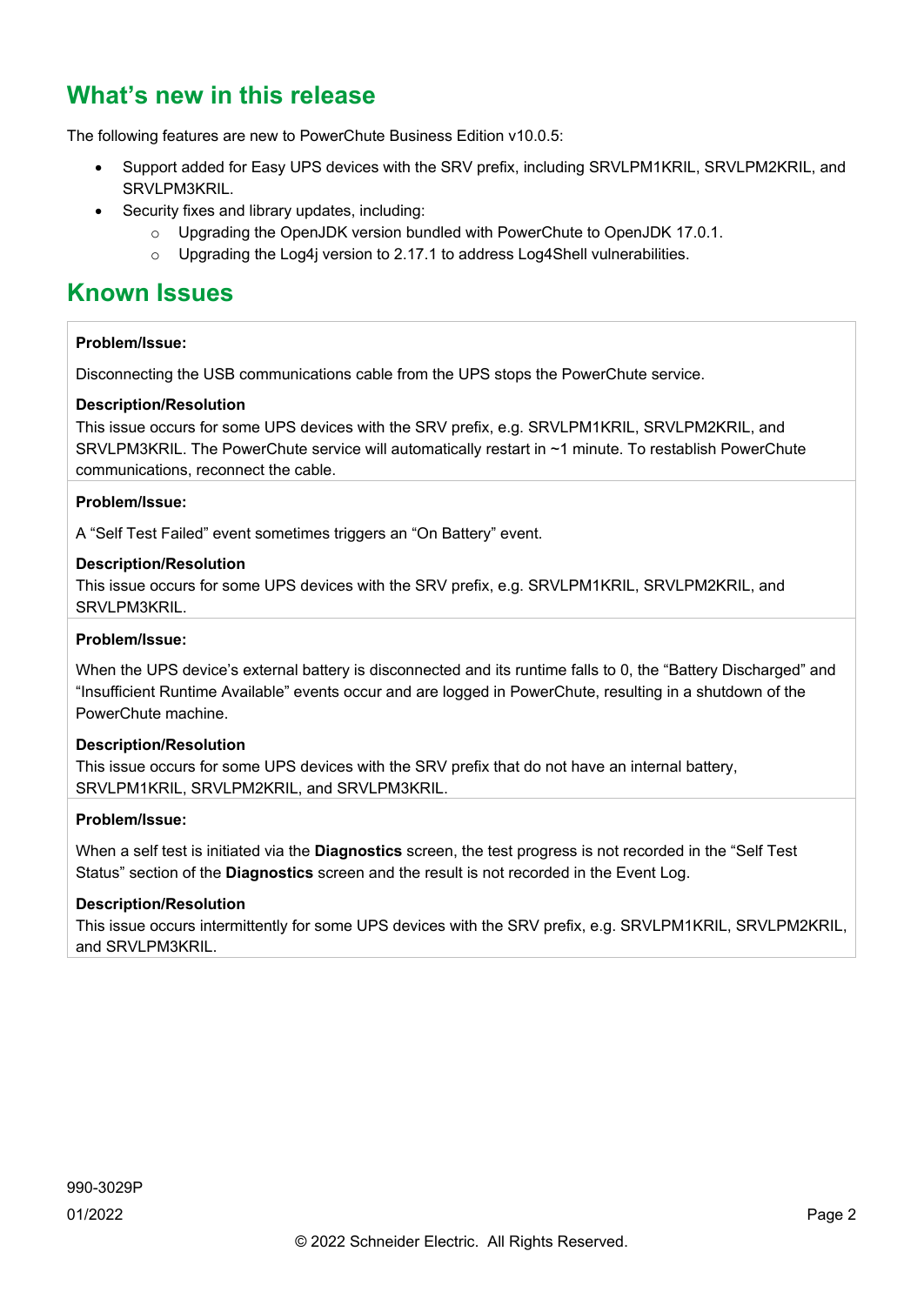When attempting to uninstall PowerChute v10.0.5, the PowerChute installer may incorrectly run.

## **Description/Resolution**

This issue is more common with Windows 2022, Windows 10 20H2, and Hyper-V 2019 Server. To resolve the issue, manually uninstall PowerChute following the steps outlined in Knowledge Base article [FA159894.](https://www.apc.com/us/en/faqs/FA159894/) PCBE-7293

## **Problem/Issue:**

PowerChute loses communications with SMTL1500RM3UC, SMT1500RM2UC, SMT700X167, and SMT750I-CH UPS UPS devices when connected via a serial communications cable and an "On Battery" or "[Outlet Group] commanded to: shutdown using delay" event is resolved.

#### **Description/Resolution**

This issue is specific to these UPS devices when connected to PowerChute with a serial communications cable. To resolve the issue, manually restart the PowerChute service.

#### **Problem/Issue:**

PowerChute loses communications when the Internet Expander 2 (IE2) card is disconnected and reconnected from the UPS SmartSlot.

## **Description/Resolution**

Disconnect and reconnect the IE2 card twice to regain communications.

#### **Problem/Issue:**

The below SNMP OIDs do not work as expected in a MIB browser: upsAdvBatteryNumOfBattPacks, upsAdvTestCalibrationResults, upsAdvTestDiagnosticSchedule, upsOutletGroupConfigLoadShedControlSkipOffDelay.

#### **Description/Resolution**

Make the necessary configuration changes via the PowerChute Web UI instead of a MIB browser for the affected OIDs.

#### **Problem/Issue:**

When the PowerChute service is stopped or restarted, an error may be displayed in the Windows Event Viewer:

 Windows could not stop the APC PBE Agent service on Local Computer. Error 1053: The service did not respond to the start or control request in a timely fashion.

#### **Description/Resolution**

This issue is specific to Windows Server 2022 and Windows 10 systems and does not affect any functionality.

#### **Problem/Issue:**

When the serial communications cable is disconnected and reconnected multiple times from UPS devices with the SRTL prefix, e.g. SRTL3KRM1UNC, SRTL3KRM1UC, communications may be lost with the UPS.

#### **Description/Resolution**

This issue is specific to these UPS devices. It is highly recommended you do not quickly disconnect and reconnect the communications cable. To resolve the issue, uninstall and reinstall PowerChute to regain communications with the UPS ensuring that the communications cable is connected.

#### **Problem/Issue:**

During an install, upgrade, or uninstall, an error may occur.

# **Description/Resolution**

Ensure the APC folder is not open in Explorer or the command line and click "Try again" in the error dialog box.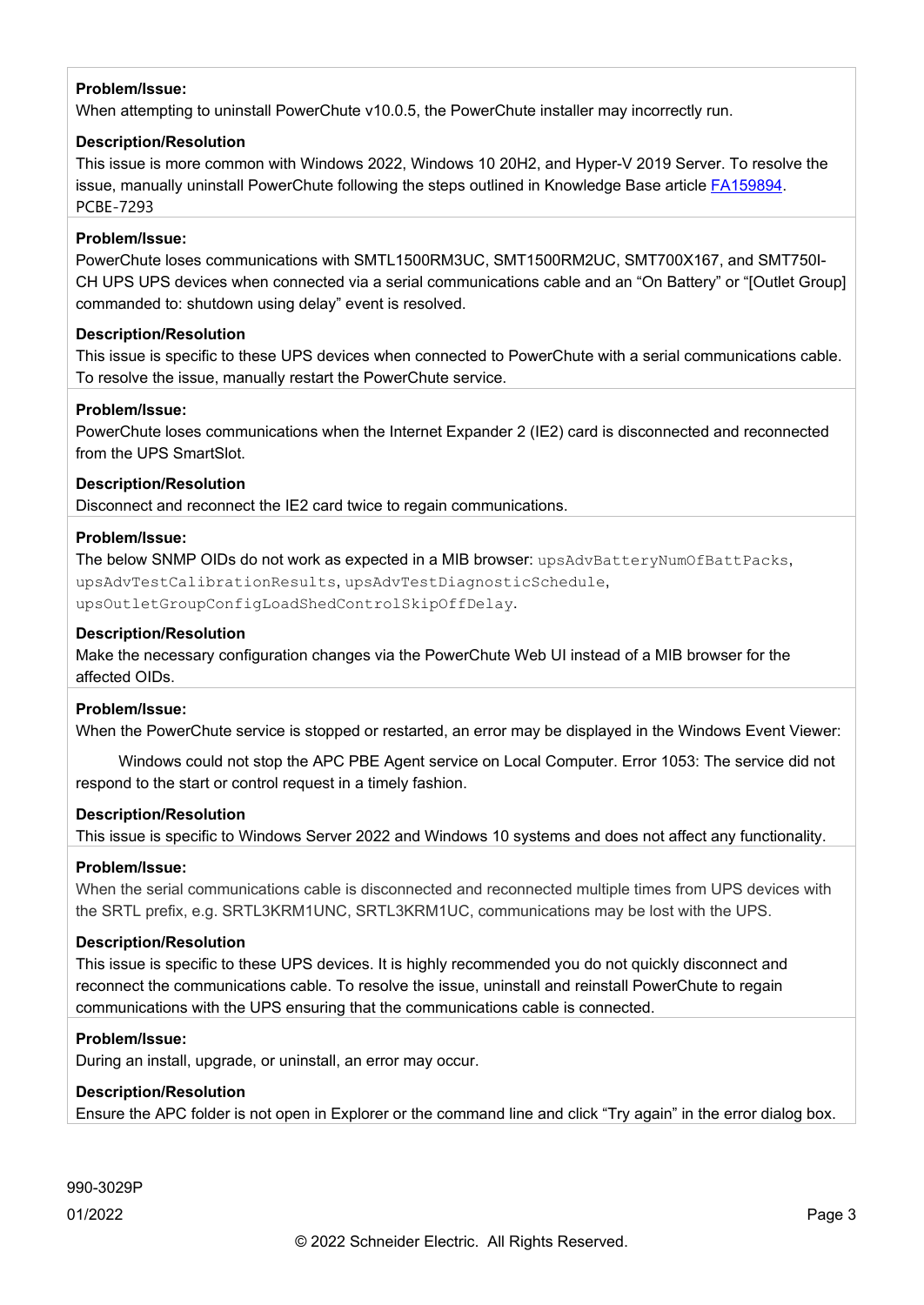When the Windows installer is left idle for 10 minutes, the PowerChute service may not start after installation is complete.

# **Description/Resolution**

The PowerChute Windows installer must be run from start to finish without any delays or interruptions.

# **Problem/Issue:**

When the pcbeproxy.ini file is edited to add incorrect values, the "Account Lockout" event is logged to the PowerChute Event Log.

## **Description/Resolution**

This issue only occurs when incorrect values are added to the UPSSleep section of the pcbeproxy.ini file. No workaround – this issue does not impact functionality.

#### **Problem/Issue:**

When PowerChute is installed on Linux using a non-default location, the jre directory (APC/PowerChuteBusinessEdition/jre) is not removed following an uninstallation.

# **Description/Resolution**

This issue only occurs in the above scenario. You must manually delete the jre directory and its contents.

#### **Problem/Issue:**

Following an upgrade to PowerChute v10.0.5, PowerChute does not retain the OpenJDK version used if it was changed via the **Java Upgrade** feature. After the upgrade, PowerChute will use OpenJDK 17.0.1. which is bundled with v10.0.5.

# **Description/Resolution**

No workaround.

# **Problem/Issue:**

When the OpenJDK version is upgraded in an RHEL 7.x environment, an error is displayed in the terminal pointing to line 206 in the config.sh script:

No such file or directory

# **Description/Resolution**

You must manually edit line 206 of the config.sh script to add the new JDK path. For more information, see Knowledge Base article [FA413923 o](https://www.apc.com/us/en/faqs/FA413923/)n the APC website.

## **Problem/Issue:**

When PowerChute is installed on an RHEL 7.x system, the Java CPU utilization may increase to 100% in 3-5 days.

# **Description/Resolution**

To resolve the issue, it is recommended you remove any files in the /temp directory and restart the PowerChute service regularly. For more information, see Knowledge Base article [FA414047 o](https://www.apc.com/jp/ja/faqs/FA414047/)n the APC website.

# **Problem/Issue:**

During PowerChute installation on a Japanese or Chinese Windows Server Core 2016 system, the Chinese/Japanese symbols do not display correctly in the installer.

# **Description/Resolution**

No workaround – this issue only occurs on Windows Server Core 2016 systems.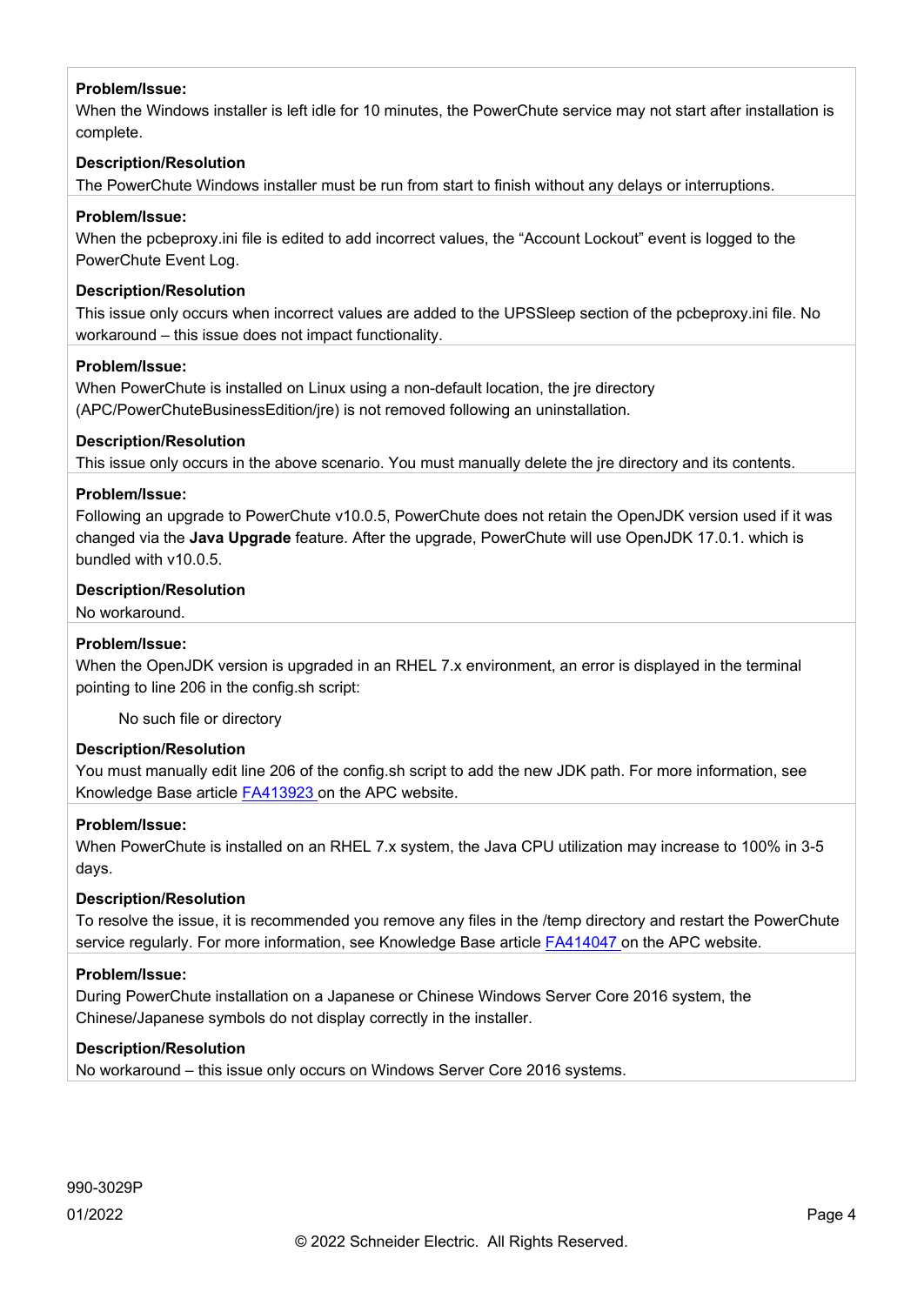When a shutdown is initiated via the **Shutdown Now** screen in the PowerChute UI, an error may be displayed in the Windows Event Viewer:

The APC PBE Agent service terminated unexpectedly.

## **Description/Resolution**

This issue occurs due to a timing issue with the PowerChute shutdown process and active threads. This issue is specific to Windows Server Core systems and does not affect any functionality.

#### **Problem/Issue:**

When the PowerChute service is stopped, an error may be displayed in the Windows Event Viewer:

Timed out(30000 msec) occurred while waiting for the transaction response from APCPBEAgent service.

#### **Description/Resolution**

This issue occurs due to a timing issue with the PowerChute shutdown process and active threads. This issue is specific to Windows Server Core systems and does not affect any functionality.

## **Problem/Issue:**

For some UPS devices with the XU prefix, e.g. XU1K3LLXXRCC, XU2K0LLXXRCC, when the UPS shuts down following a critical event (e.g. Low Battery), communications are not re-established after the critical event is resolved.

#### **Description/Resolution**

This issue is specific to these UPS devices. To work around the issue, manually restart the PowerChute service.

#### **Problem/Issue:**

When registering an ESXi host via the  $\text{vifp}$  addserver command, the following error may display:

Failed to add ESXi host.

# **Description/Resolution**

This error erroneously displays and can be ignored. Verify that the ESXi host was successfully added using the vipf listservers -l command.

## **Problem/Issue:**

When PowerChute is configured with a Smart-UPS 1000X, the PowerChute UI incorrectly reports the **UPS Model** as a Smart-UPS 1000XL.

#### **Description/Resolution**

No workaround – this issue does not impact functionality.

#### **Problem/Issue:**

After installing PowerChute on vSphere Management Assistant (vMA) 6.5, the PowerChute UI is inaccessible until vMA is restarted.

# **Description/Resolution**

No workaround – you must manually restart vMA. For more information, consult your VMware documentation.

# **Problem/Issue:**

During installation on Hyper-V 2016 Server systems, a popup dialog may appear asking you to install the C++ redistributable package when the package is already installed on your system.

#### **Description/Resolution**

This issue occurs when PowerChute is uninstalled and later re-installed on the same system. When PowerChute is uninstalled, the C++ redistributable package is not automatically uninstalled. The popup dialog asking you to install the C++ package can be ignored.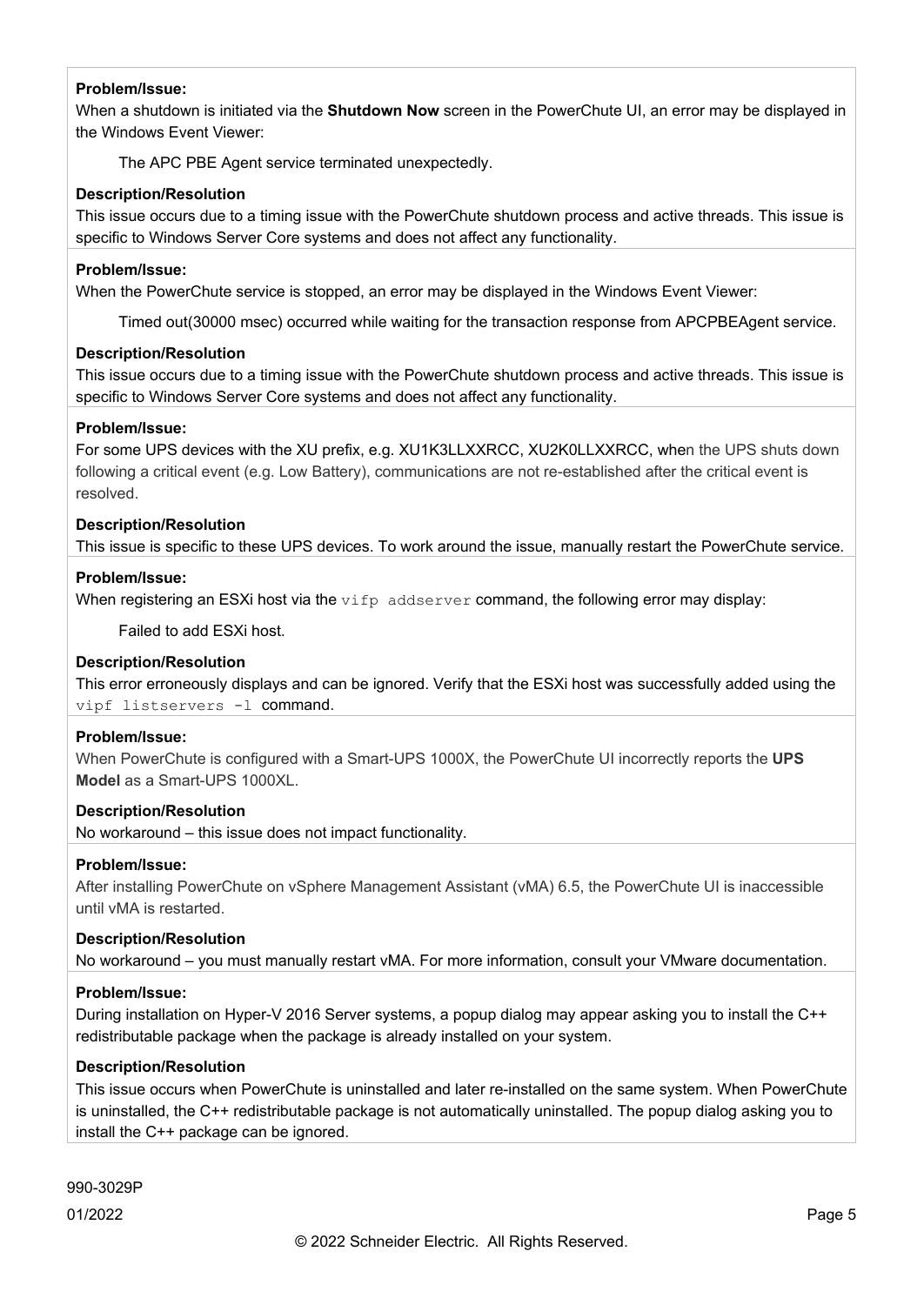Java upgrades do not complete on vSphere Management Assistant (vMA) 6.5.

# **Description/Resolution**

This is due to the space requirements for a Java upgrade and the limited disk space available on vMA. For information on how to resolve this issue, see Knowledge Base article [FA365729.](https://www.apc.com/us/en/faqs/FA365729/)

# **Problem/Issue:**

PowerChute Business Edition does not support VMware ESXi 6.7 and above.

# **Description/Resolution**

For more information on the supported versions of ESXi, refer to the [Operating System, Processor, JRE and](http://www.apc.com/wp/?um=100)  [Browser Compatibility Chart.](http://www.apc.com/wp/?um=100)

# **Problem/Issue:**

Initiating a shutdown through the **Shutdown Now** screen does not shut down the UPS if an Interface Expander 2 (IE2) card is inserted.

# **Description/Resolution**

This is an issue with the IE2 card for both Smart and Simple Signaling configuration with PowerChute Business Edition.

# **Problem/Issue:**

Some UPS devices with the SMX and SMC prefix, e.g. SMX3000LVNC, SMX3000HVNC, SMC1500I, do not allow the values for High and Low Transfer Values to be edited in the **UPS Settings** screen.

# **Description/Resolution**

This issue is specific to these UPS devices. When the values are edited and saved, the new values do not persist and instead, the previous values remain. To work around this, you can change these values using a Network Management 2 (NMC2) card.

# **Problem/Issue:**

Some UPS devices with the RT prefix, e.g. RT 2200 XL, RT 1000 XL, display some events in the **Event Configuration** screen that are not supported by these models. For example: AVR Boost Enabled, AVR Trim Enabled, AVR Boost Not Enabled, AVR Trim Not Enabled, Extended Undervoltage, Extended Overvoltage, Frequent Undervoltage, and Frequent Overvoltage.

# **Description/Resolution**

This issue is specific to these UPS devices and does not affect any functionality.

# **Problem/Issue:**

No record is logged in the **Event Log** if you try to put your UPS into bypass mode, and it is unsuccessful.

# **Description/Resolution**

This issue is specific to UPS devices that support bypass.

# **Problem/Issue:**

If a "Power Failed" or "Low Battery" event is triggered on some UPS devices with the C postfix, e.g. SMT 750 C, SMC 1500C, the UPS does not shut down.

# **Description/Resolution**

The outlet group(s) connected to the UPS do shut down; however, the UPS itself does not. Manually turn off the UPS until these power-related events are resolved, i.e. when the power returns.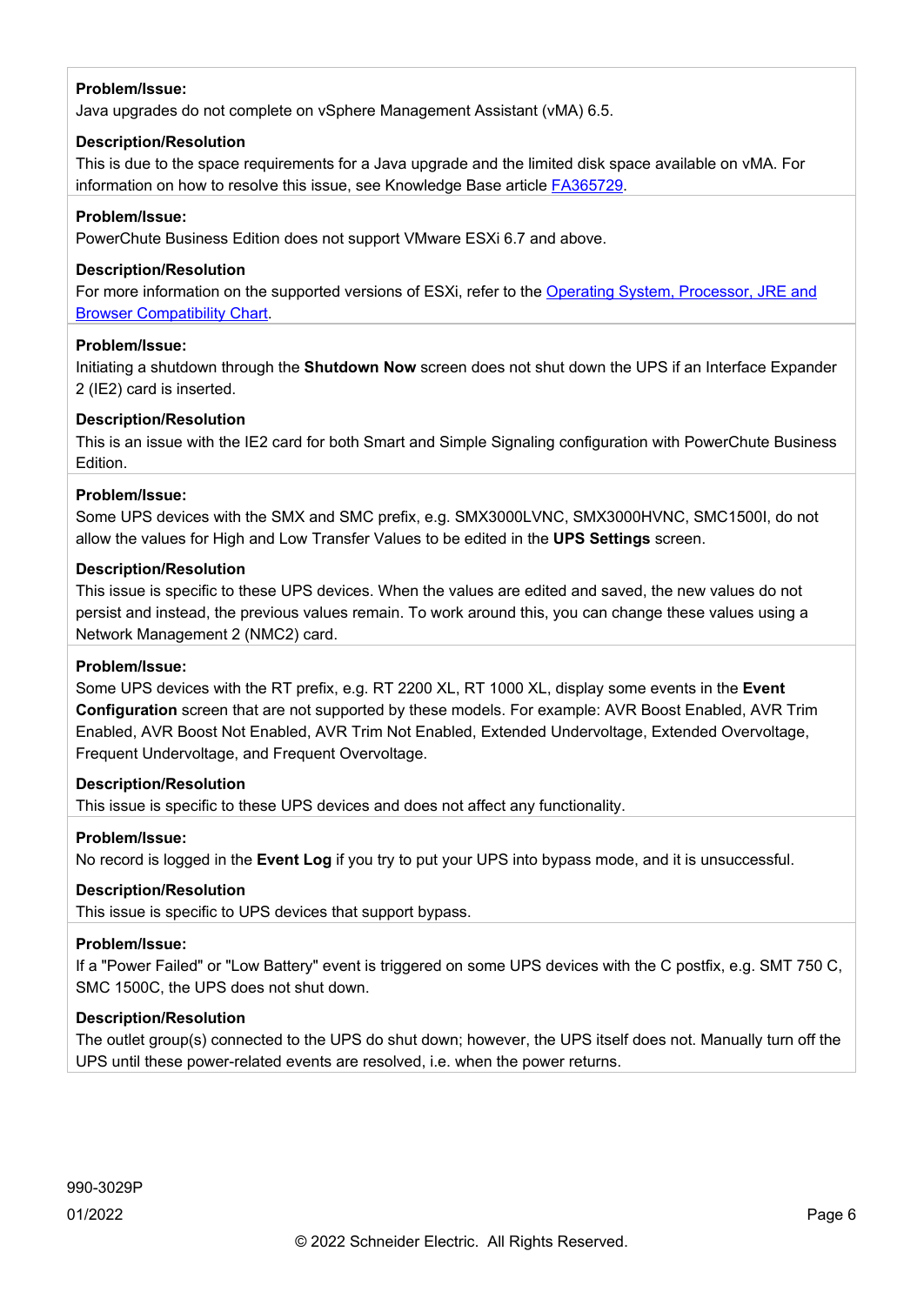On some UPS devices with the SUA prefix, e.g. SUA3000RM, the "Replace Battery" event is logged in the **Event Log** and the UPS status changes to "Replace Battery" in the **Battery Management** page after a "Self Test Failed" event.

# **Description/Resolution**

This issue is specific to this UPS model.

# **Problem/Issue:**

On Type B UPS devices, except models with the SRC prefix, e.g. SRC1K1, SRC2KI, SRC1K1-IN, and SRC1KUXI, a self test can be initiated if the battery percentage is below 70%.

# **Description/Resolution**

This issue is specific to Type B UPS devices. Visit Knowledge Base article [FA315835](http://www.apc.com/us/en/faqs/FA315835/) to find out more about UPS model types.

# **Problem/Issue:**

Bypass-related events are not shown in the Event Configuration screen for some UPS devices with the SRC prefix and UXI postfix, e.g. SRC2KUXI, SRC2000UXI, SRC3000UXI.

# **Description/Resolution**

This issue is specific to these UPS models only.

# **Problem/Issue:**

Some fields in the **Predictive Battery Replacement** section of the **Battery Management** page may behave differently for UPS devices with the SRT prefix and LI postfix, e.g. SRT1500UXI-LI, SRT1000RMXLI.

# **Description/Resolution**

The "Battery Installation Date" field cannot be modified, and the date might not reflect the correct factory installation date. The "Predicted Replacement Date" field shows the manufacture date of the battery pack instead of the battery replacement date.

# **Problem/Issue:**

No events are logged in the **Event Log** for Runtime Calibration if PowerChute is configured with Simple Signaling and communicating with a 990-0128D cable.

# **Description/Resolution**

This issue is specific to using the 990-0128D cable with Simple Signaling.

# **Problem/Issue:**

PowerChute reports an unsuccessful SNMPv3 connection attempt in the **Event Log**, though the SNMPv3 connection has been successful.

# **Description/Resolution**

Certain MIB browsers attempt initial connections before using the correct username specified in PowerChute. SNMPv3 connection has been successful, and **Event Log** reports indicating an unsuccessful connection attempt can be disregarded in this scenario.

# **Problem/Issue:**

The 940-0023 cable does not perform properly with a Back-UPS or a UPS using Simple Signaling.

# **Description/Resolution**

PowerChute Business Edition requires the 940-0020 or the 940-0128 cable for UPS communications using Simple Signaling. If you were using the 940-0023 cable with a previous PowerChute product, you must replace it with the 940-0020 or 940-0128 cable when you use PowerChute Business Edition.